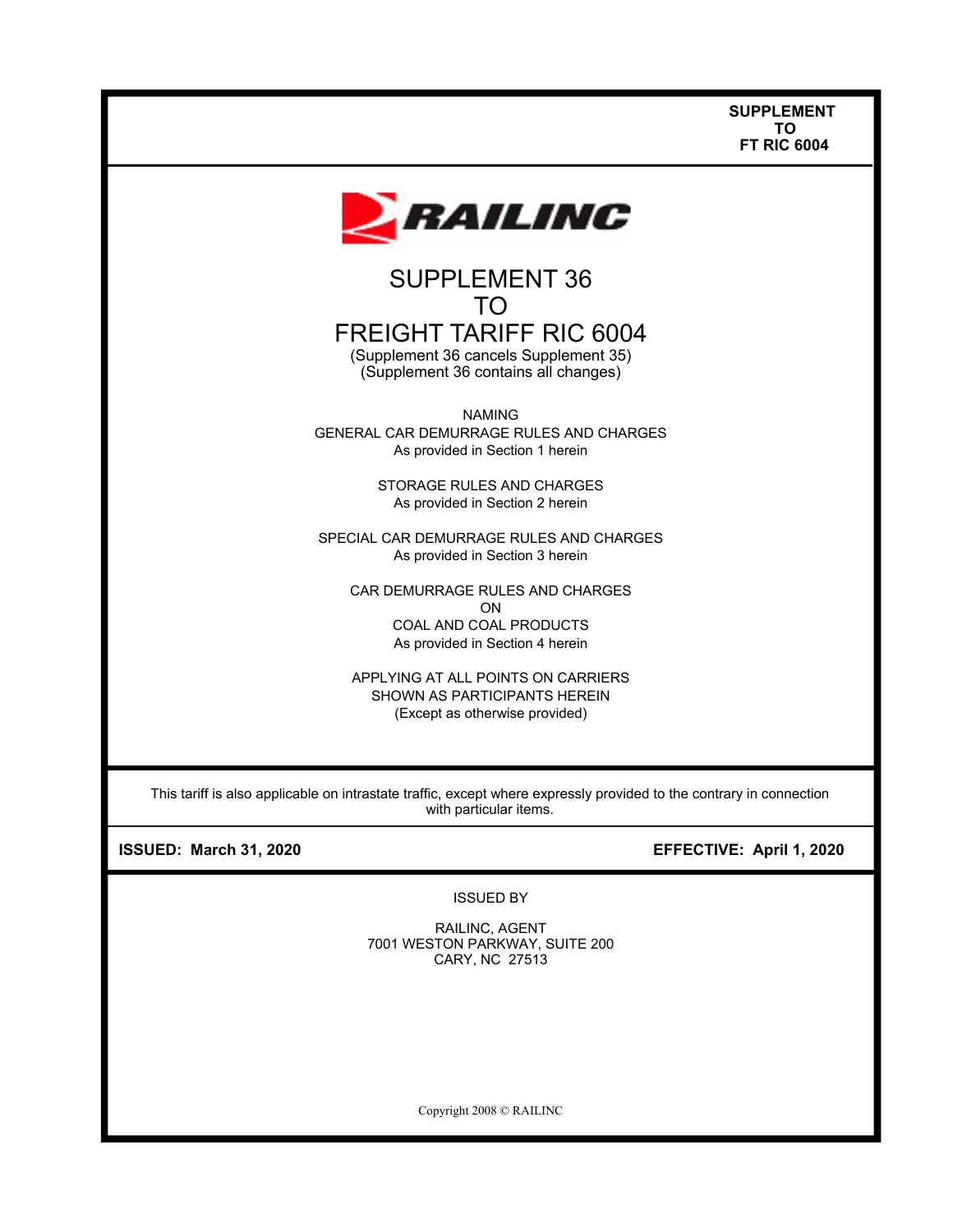| <b>ITEM 2.10 [PA]</b><br><b>ITEM</b> |                          |                                                                                                                           |                     |
|--------------------------------------|--------------------------|---------------------------------------------------------------------------------------------------------------------------|---------------------|
|                                      |                          | <b>LIST OF PARTICIPATING CARRIERS</b><br>ALPHABETIZED BY STANDARD CARRIER<br><b>ABBREVIATION</b><br>(See Note, this item) |                     |
| CARRIER<br><b>ABBR</b>               |                          | <b>ITEMS</b><br><b>CARRIER NAME</b>                                                                                       | CARF<br>ABBR        |
| <b>AKDN</b>                          | ÷,                       | Acadiana Railway Company 37, 38                                                                                           | <b>PR</b>           |
| AM                                   | $\blacksquare$           | Arkansas and Missouri Railroad Company 35-B                                                                               |                     |
| AR.                                  |                          | Aberdeen & Rockfish Railroad Company [D-10]                                                                               | PTR.                |
| <b>AUAR</b>                          | ÷,                       |                                                                                                                           | <b>PUCC</b>         |
| <b>BCLR</b>                          | L,                       | Bay Colony Railroad Corporation                                                                                           |                     |
| <b>BJRY</b>                          |                          |                                                                                                                           | <b>PW</b>           |
| <b>BRC</b>                           | ÷,                       | Belt Railway Company of Chicago, The [D]                                                                                  |                     |
| CBRW                                 | L,                       | Columbia Basin Railroad Company, Inc [D]                                                                                  | <b>SCTR</b>         |
| <b>CHAT</b>                          | ÷                        | Chattahoochee & Gulf Railroad Co. Inc [D]                                                                                 | <b>SGLR</b>         |
| <b>CLP</b>                           |                          | Clarendon and Pittsford Railroad Company,<br>The……………………………………………………………………[D]                                             | SL<br><b>SM</b>     |
| <b>COER</b>                          | ä,                       | American Rail Heritage Ltd., d/b/a Crab Orchard                                                                           | <b>TCKR</b>         |
| <b>ECBR</b>                          | L,                       | East Cooper & Berkeley Railroad Company. [D-8]                                                                            |                     |
| <b>EJE</b>                           | $\overline{\phantom{0}}$ | Elgin, Joliet and Eastern Railway Company [D]                                                                             | TZPR                |
| <b>GMRC</b>                          |                          | Green Mountain Railroad Corporation [D]                                                                                   | <b>UTAH</b>         |
| <b>GRW</b>                           |                          | Gary Railway Company185,186,<br>187, 2325                                                                                 | VTR.<br><b>WACF</b> |
| HOB                                  | ÷                        | Henderson Overton Branch                                                                                                  | <b>WSOF</b>         |
| HOG                                  | $\overline{a}$           | Heart of Georgia Railroad, Inc [D-16]                                                                                     |                     |
| <b>IMRR</b>                          | ä,                       |                                                                                                                           |                     |
| <b>KXHR</b>                          | $\overline{a}$           | Knoxville & Holston River Railroad Co. Inc [D-9]                                                                          |                     |
| <b>MNJ</b>                           |                          | Middletown and New Jersey Railway Company,                                                                                |                     |
| <b>MRL</b>                           |                          | Montana Rail Link, Inc278, 279, 1675, 4005                                                                                |                     |
| <b>MRS</b>                           | ä,                       |                                                                                                                           |                     |
| <b>MSE</b>                           | ä,                       | Mississippi Export Railroad Company [D-12]                                                                                |                     |
| MSV                                  |                          | Mississippi & Skuna Valley Railroad Company [D]                                                                           |                     |
| <b>PAM</b>                           | $\overline{\phantom{0}}$ | Pittsburgh, Allegheny & McKees Rocks                                                                                      |                     |
| <b>PBR</b>                           | ÷,                       | Patapsco and Back Rivers Railroad Company[D]                                                                              |                     |
| <b>PCC</b>                           |                          | Palouse River and Coulee City Railroad[D]                                                                                 |                     |
| <b>PDRR</b>                          | ÷,                       |                                                                                                                           |                     |
| <b>PHRR</b>                          | ÷,                       |                                                                                                                           |                     |
|                                      |                          | (Continued in next column)                                                                                                |                     |

| <b>ITEM 2.10 [PA]</b>                                                                                              |                |                                                                               |
|--------------------------------------------------------------------------------------------------------------------|----------------|-------------------------------------------------------------------------------|
| LIST OF PARTICIPATING CARRIERS<br>ALPHABETIZED BY STANDARD CARRIER<br><b>ABBREVIATION</b><br>(See Note, this item) |                |                                                                               |
| CARRIER<br>ABBR                                                                                                    |                | <b>CARRIER NAME</b><br><b>ITFMS</b>                                           |
| <b>PR</b>                                                                                                          |                | Palmetto Railways2325 [A-3]                                                   |
| <b>PTR</b>                                                                                                         |                | Port Terminal Railroad of South Carolina [D-8]                                |
| <b>PUCC</b>                                                                                                        |                | Port Utilities Commission of Charleston, S.C,<br>The……………………………………………………[D-8] |
| <b>PW</b>                                                                                                          |                | Providence and Worcester Railroad                                             |
| <b>SCTR</b>                                                                                                        |                | South Central Tennessee Railroad Corp[D]                                      |
| <b>SGLR</b>                                                                                                        | ÷,             | Seminole Gulf Railway, L.P                                                    |
| <b>SL</b>                                                                                                          |                | Salt Lake City Southern Railroad Company, Inc[D]                              |
| <b>SM</b>                                                                                                          |                | St. Marys Railroad Company [D-14]                                             |
| <b>TCKR</b>                                                                                                        | $\overline{a}$ |                                                                               |
| <b>TZPR</b>                                                                                                        |                |                                                                               |
| <b>UTAH</b>                                                                                                        | ÷,             |                                                                               |
| VTR                                                                                                                |                |                                                                               |
| <b>WACR</b>                                                                                                        | ÷,             | Washington County Railroad Corporation [D]                                    |
| <b>WSOR</b>                                                                                                        | ÷,             | Wisconsin & Southern Railroad Company[D]                                      |
|                                                                                                                    |                |                                                                               |

 $\mathbf{||}$ 

For explanation of terms, abbreviations and reference marks not explained herein, see last page of original tariff.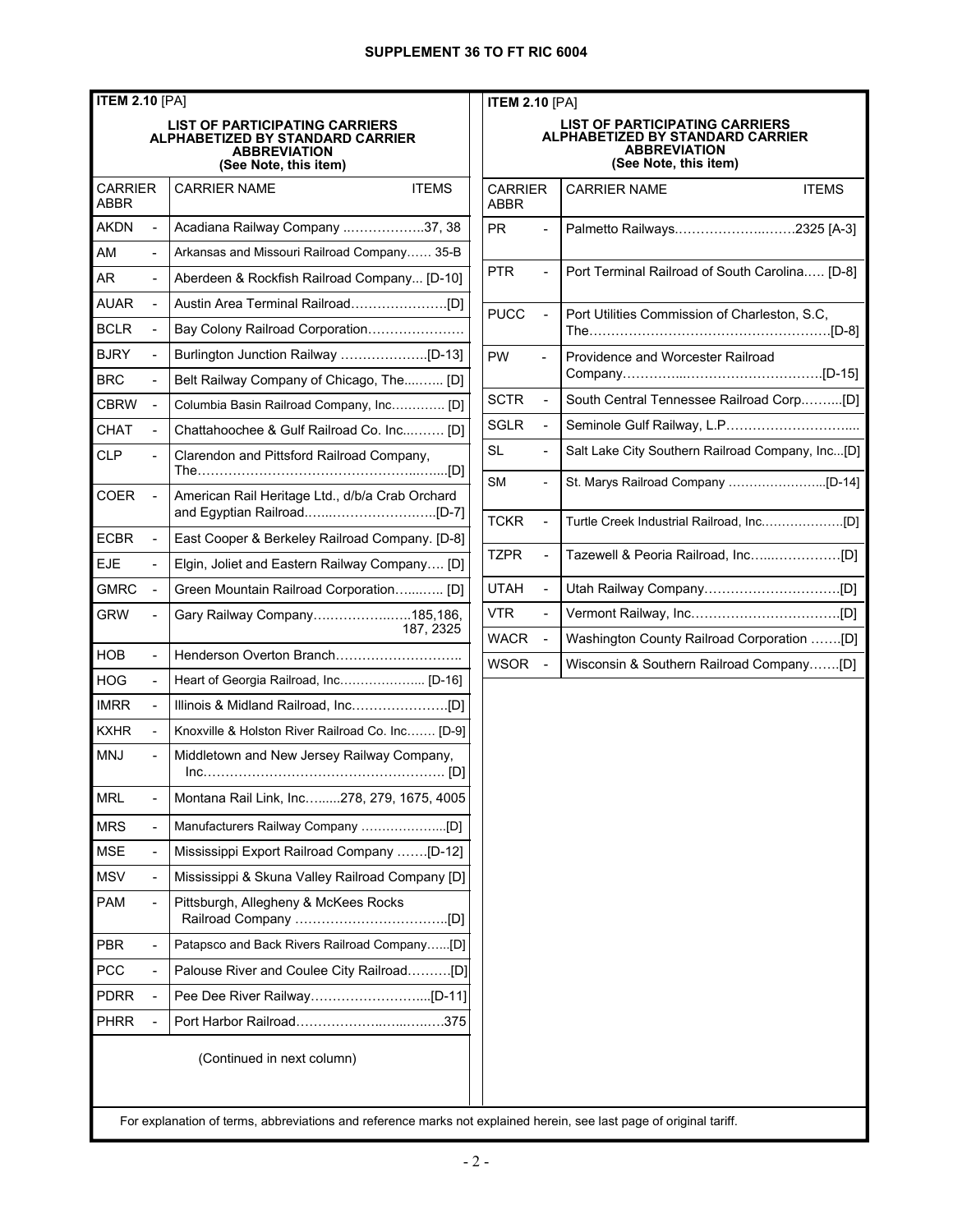#### **ITEM 2.20-Z**

#### **CUMULATIVE INDEX OF NEW OR CHANGED ITEMS**

New Items added in supplements and items in the original tariff which have been amended in supplements are listed below with reference to the supplement in which such items may be found. (See Item 20 for Method of Cancellation).

| <b>ITEM</b>        | <b>SUPPLEMENT</b> |  |
|--------------------|-------------------|--|
|                    | 36                |  |
|                    | 36                |  |
|                    | 36                |  |
|                    | 36                |  |
|                    | 36                |  |
|                    | 36                |  |
|                    | 36                |  |
|                    | 36                |  |
|                    | 36                |  |
|                    | 36                |  |
|                    | 36                |  |
|                    | 36                |  |
|                    | 36                |  |
|                    | 36                |  |
|                    | 36                |  |
|                    | 36                |  |
|                    | 36                |  |
|                    | 36                |  |
|                    | 36                |  |
|                    | 36                |  |
|                    | 36                |  |
|                    | 36                |  |
|                    | 36                |  |
|                    | 36                |  |
|                    | 36                |  |
|                    | 36                |  |
|                    | 36                |  |
|                    | 36                |  |
|                    | 36                |  |
|                    | 36                |  |
|                    | 36                |  |
| 427                | 36                |  |
|                    | 36                |  |
| 480-A………………………………… | 36                |  |
| 500-A              | 36                |  |
|                    | 36                |  |
|                    | 36                |  |
| 705-A              | 36                |  |
|                    | 36                |  |
|                    |                   |  |
|                    |                   |  |

#### **ITEM 2.20-Z** (Cont'd)

#### **CUMULATIVE INDEX OF NEW OR CHANGED ITEMS**

New Items added in supplements and items in the original tariff which have been amended in supplements are listed below with reference to the supplement in which such items may be found. (See Item 20 for Method of Cancellation).

| <b>ITFM</b> | <b>SUPPLEMENT</b> |
|-------------|-------------------|
|             | 36                |
|             | 36                |
|             | 36                |
|             | 36                |
|             | 36                |
|             | 36                |
|             | 36                |
|             | 36                |
|             | 36                |

For explanation of terms, abbreviations and reference marks not explained herein, see last page of original tariff.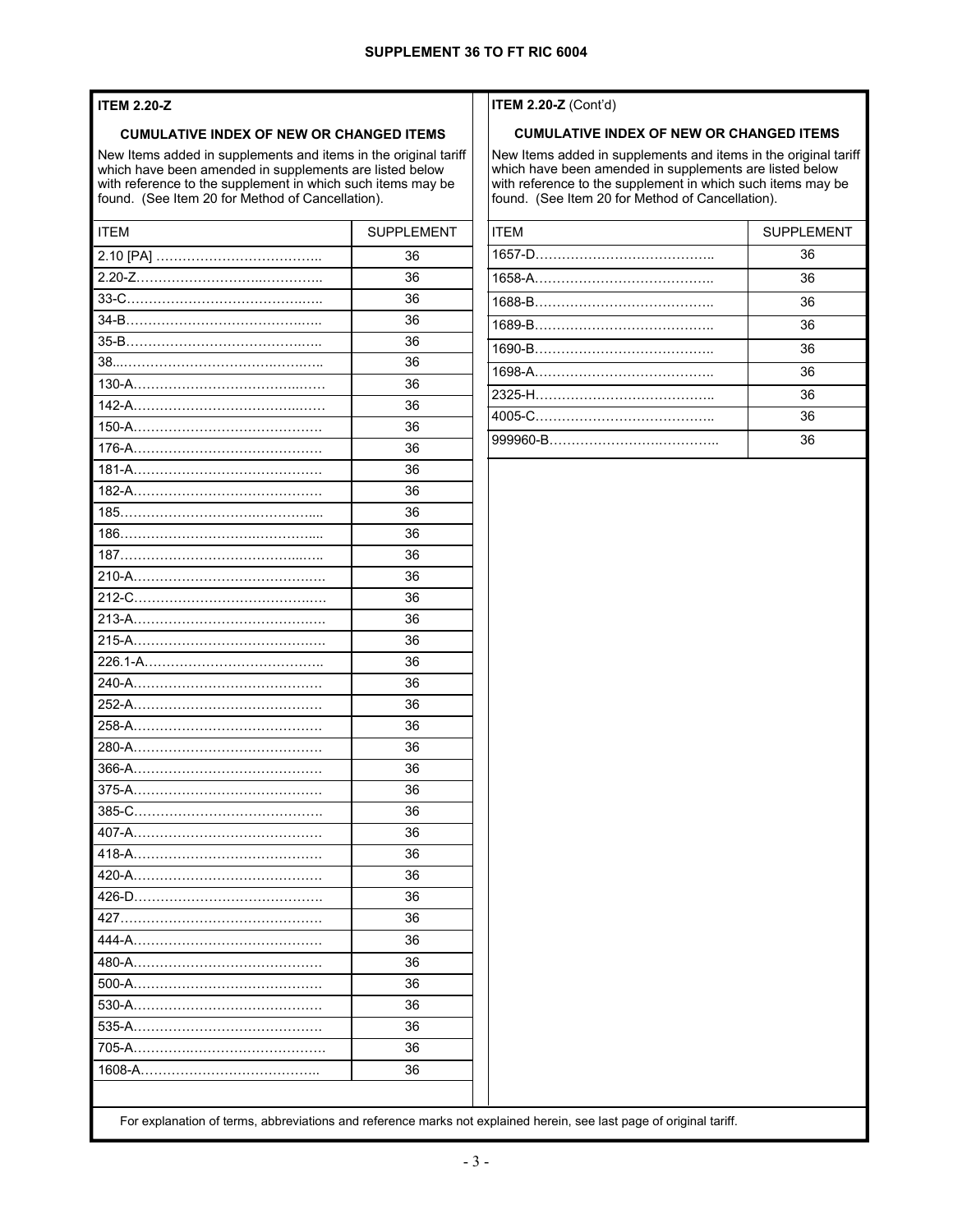| <b>SECTION 1</b>                                                                                                                                                                                                                                                                                                                                                                                                                                                                                                                                                                                                                                                                                                                                                                                                                                                                                                                                                                                                                                                                                                                                                                                                                                                                                                                                                                                                                                                                                                                                             | <b>SECTION 1</b>                                                                                                                                                                                                                                                                                                                                                                                                                                                                                                                                                                                                                                                                                                                                                                                                                                                                                                                                                                                                                                                                                                                                                            |
|--------------------------------------------------------------------------------------------------------------------------------------------------------------------------------------------------------------------------------------------------------------------------------------------------------------------------------------------------------------------------------------------------------------------------------------------------------------------------------------------------------------------------------------------------------------------------------------------------------------------------------------------------------------------------------------------------------------------------------------------------------------------------------------------------------------------------------------------------------------------------------------------------------------------------------------------------------------------------------------------------------------------------------------------------------------------------------------------------------------------------------------------------------------------------------------------------------------------------------------------------------------------------------------------------------------------------------------------------------------------------------------------------------------------------------------------------------------------------------------------------------------------------------------------------------------|-----------------------------------------------------------------------------------------------------------------------------------------------------------------------------------------------------------------------------------------------------------------------------------------------------------------------------------------------------------------------------------------------------------------------------------------------------------------------------------------------------------------------------------------------------------------------------------------------------------------------------------------------------------------------------------------------------------------------------------------------------------------------------------------------------------------------------------------------------------------------------------------------------------------------------------------------------------------------------------------------------------------------------------------------------------------------------------------------------------------------------------------------------------------------------|
| <b>EXCEPTIONS TO GENERAL CAR DEMURRAGE</b><br><b>RULES AND CHARGES</b>                                                                                                                                                                                                                                                                                                                                                                                                                                                                                                                                                                                                                                                                                                                                                                                                                                                                                                                                                                                                                                                                                                                                                                                                                                                                                                                                                                                                                                                                                       | <b>EXCEPTIONS TO GENERAL CAR DEMURRAGE</b><br><b>RULES AND CHARGES</b>                                                                                                                                                                                                                                                                                                                                                                                                                                                                                                                                                                                                                                                                                                                                                                                                                                                                                                                                                                                                                                                                                                      |
| <b>ITEM 33-B</b>                                                                                                                                                                                                                                                                                                                                                                                                                                                                                                                                                                                                                                                                                                                                                                                                                                                                                                                                                                                                                                                                                                                                                                                                                                                                                                                                                                                                                                                                                                                                             | ITEM 35-B                                                                                                                                                                                                                                                                                                                                                                                                                                                                                                                                                                                                                                                                                                                                                                                                                                                                                                                                                                                                                                                                                                                                                                   |
| APPLIES ONLY FOR CARRIERS NAMED IN THIS ITEM<br>(Exception to Items 800 and 1410)                                                                                                                                                                                                                                                                                                                                                                                                                                                                                                                                                                                                                                                                                                                                                                                                                                                                                                                                                                                                                                                                                                                                                                                                                                                                                                                                                                                                                                                                            | ARKANSAS AND MISSOURI RAILROAD COMPANY<br>(Exceptions to Demurrage Rules and Charges in<br>Sections 1 through 5)                                                                                                                                                                                                                                                                                                                                                                                                                                                                                                                                                                                                                                                                                                                                                                                                                                                                                                                                                                                                                                                            |
| Cars subject to Average Agreement Plan, Item 800, when as<br>the result of the act of neglect of any railroad, cars originating<br>at the same point, moving via the same route and consigned<br>to one consignee at one point are bunched and tendered for<br>delivery by this railroad in accumulated numbers in excess of<br>daily shipments, consignee shall be allowed such free time as<br>he would have been entitled to had the cars not been bunched,<br>to the extent that demurrage charge assessed on such cars for<br>detention beyond the cancelable debit day period may be<br>adjusted, but when any car is released before the expiration<br>of free time, the free time on the next car will be computed from<br>the first 7:00 AM following such release; provided, however, no<br>allowance will be made unless claim is presented in writing to this<br>railroad's agent within thirty (30) days, exclusive of Saturdays,<br>Sundays and holidays after the date on which bill for demurrage<br>is rendered, supported by a statement certifying car initial and<br>number and the date and point of shipment of each car involved<br>in the bunching claim, as well as evidence of payment of bill as<br>rendered. The date of shipment shall be the date forwarding or<br>reforwarding directions are furnished the railroad for movement of<br>the car to the point of unloading, and the point of shipment is<br>where the forwarding or reforwarding directions are effected for<br>movement of the car to the point of unloading. | Twenty-four (24) hours free time will be allowed for unloading<br>or loading cars. Free time will be computed from the actual or<br>constructive placement of a car, subject to the following<br>qualifications. The railroad will give consignee or consignor<br>one (1) hour from the time of notification. By electronic mail<br>(e-mail) (stating cars are available and on hand to be spotted).<br>to choose either constructive placement or actual placement,<br>by returning message via e-mail to confirm receipt and spotting<br>instructions. Such notification shall not be given earlier than<br>0700 hours nor later than 1700 hours. If no response is received<br>by return e-mail within one (1) hour, constructive placement will<br>be assumed. Notification of release must be given by instructions<br>through the RailConnect ® system to railroad.<br>Detention will be charged at the following rates per car per 24<br>hour period or fraction of a 24 hour period after the free time<br>has expired until car is released:<br>1. Cars other than the Refrigerated Boxcars,<br>Haz Mat Cars; and, Heavy Duty and<br>Special Type Flat Cars\$65.00 |
| Chicago SouthShore and South Bend Railroad[39]                                                                                                                                                                                                                                                                                                                                                                                                                                                                                                                                                                                                                                                                                                                                                                                                                                                                                                                                                                                                                                                                                                                                                                                                                                                                                                                                                                                                                                                                                                               | 2. Refrigerated Boxcars\$80.00                                                                                                                                                                                                                                                                                                                                                                                                                                                                                                                                                                                                                                                                                                                                                                                                                                                                                                                                                                                                                                                                                                                                              |
|                                                                                                                                                                                                                                                                                                                                                                                                                                                                                                                                                                                                                                                                                                                                                                                                                                                                                                                                                                                                                                                                                                                                                                                                                                                                                                                                                                                                                                                                                                                                                              | 3. Heavy Duty and Special Type Flat Cars\$150.00                                                                                                                                                                                                                                                                                                                                                                                                                                                                                                                                                                                                                                                                                                                                                                                                                                                                                                                                                                                                                                                                                                                            |
|                                                                                                                                                                                                                                                                                                                                                                                                                                                                                                                                                                                                                                                                                                                                                                                                                                                                                                                                                                                                                                                                                                                                                                                                                                                                                                                                                                                                                                                                                                                                                              |                                                                                                                                                                                                                                                                                                                                                                                                                                                                                                                                                                                                                                                                                                                                                                                                                                                                                                                                                                                                                                                                                                                                                                             |
| <b>ITEM 34-B</b><br>APPLIES ONLY FOR ACCOUNT OF CARRIERS<br><b>NAMED IN THIS ITEM</b><br>(Exception to Items 815 and 900)<br>After the expiration of free time allowed, a charge of \$20.00 per car                                                                                                                                                                                                                                                                                                                                                                                                                                                                                                                                                                                                                                                                                                                                                                                                                                                                                                                                                                                                                                                                                                                                                                                                                                                                                                                                                          | Saturdays, Sundays, and holidays will be charged detention if<br>free time has expired. Holidays will be New Year's Day, Good<br>Friday, Memorial Day, Independence Day, Labor Day,<br>Thanksgiving, Christmas Eve and Christmas Day.                                                                                                                                                                                                                                                                                                                                                                                                                                                                                                                                                                                                                                                                                                                                                                                                                                                                                                                                       |
| per day, or fraction of a day, will be made until the car is released.                                                                                                                                                                                                                                                                                                                                                                                                                                                                                                                                                                                                                                                                                                                                                                                                                                                                                                                                                                                                                                                                                                                                                                                                                                                                                                                                                                                                                                                                                       | <b>ITEM 38</b>                                                                                                                                                                                                                                                                                                                                                                                                                                                                                                                                                                                                                                                                                                                                                                                                                                                                                                                                                                                                                                                                                                                                                              |
| Columbia & Cowlitz Railway Company<br>DeQueen and Eastern Railroad Company<br>Golden Triangle Railroad                                                                                                                                                                                                                                                                                                                                                                                                                                                                                                                                                                                                                                                                                                                                                                                                                                                                                                                                                                                                                                                                                                                                                                                                                                                                                                                                                                                                                                                       | <b>ACADIANA RAILWAY COMPANY</b><br>(Exception to Items 37, 610, 815 and 900)                                                                                                                                                                                                                                                                                                                                                                                                                                                                                                                                                                                                                                                                                                                                                                                                                                                                                                                                                                                                                                                                                                |
| (The above exception applies to charges only. All other provisions<br>of Items 815 and 900 continue to apply.)                                                                                                                                                                                                                                                                                                                                                                                                                                                                                                                                                                                                                                                                                                                                                                                                                                                                                                                                                                                                                                                                                                                                                                                                                                                                                                                                                                                                                                               | Unit trains interchanged to the Acadiana Railway Company will be<br>allowed twenty-four (24) hours free time for loading and unloading.<br>Free time will be computed from the first 8:00 AM after placement.<br>For the purpose of computing free time Saturdays, Sundays and<br>holidays will be included.<br>After expiration of free time allowed, a charge of \$3000.00 per day,<br>or fraction of a day, including Saturdays, Sundays and holidays,<br>plus a horsepower charge of \$0.01603 per hour for locomotive<br>assigned to the unit train, will be made and accessed customer<br>until the entire train is released.                                                                                                                                                                                                                                                                                                                                                                                                                                                                                                                                         |
| For explanation of terms, abbreviations and reference marks not explained herein, see last page of original tariff.                                                                                                                                                                                                                                                                                                                                                                                                                                                                                                                                                                                                                                                                                                                                                                                                                                                                                                                                                                                                                                                                                                                                                                                                                                                                                                                                                                                                                                          |                                                                                                                                                                                                                                                                                                                                                                                                                                                                                                                                                                                                                                                                                                                                                                                                                                                                                                                                                                                                                                                                                                                                                                             |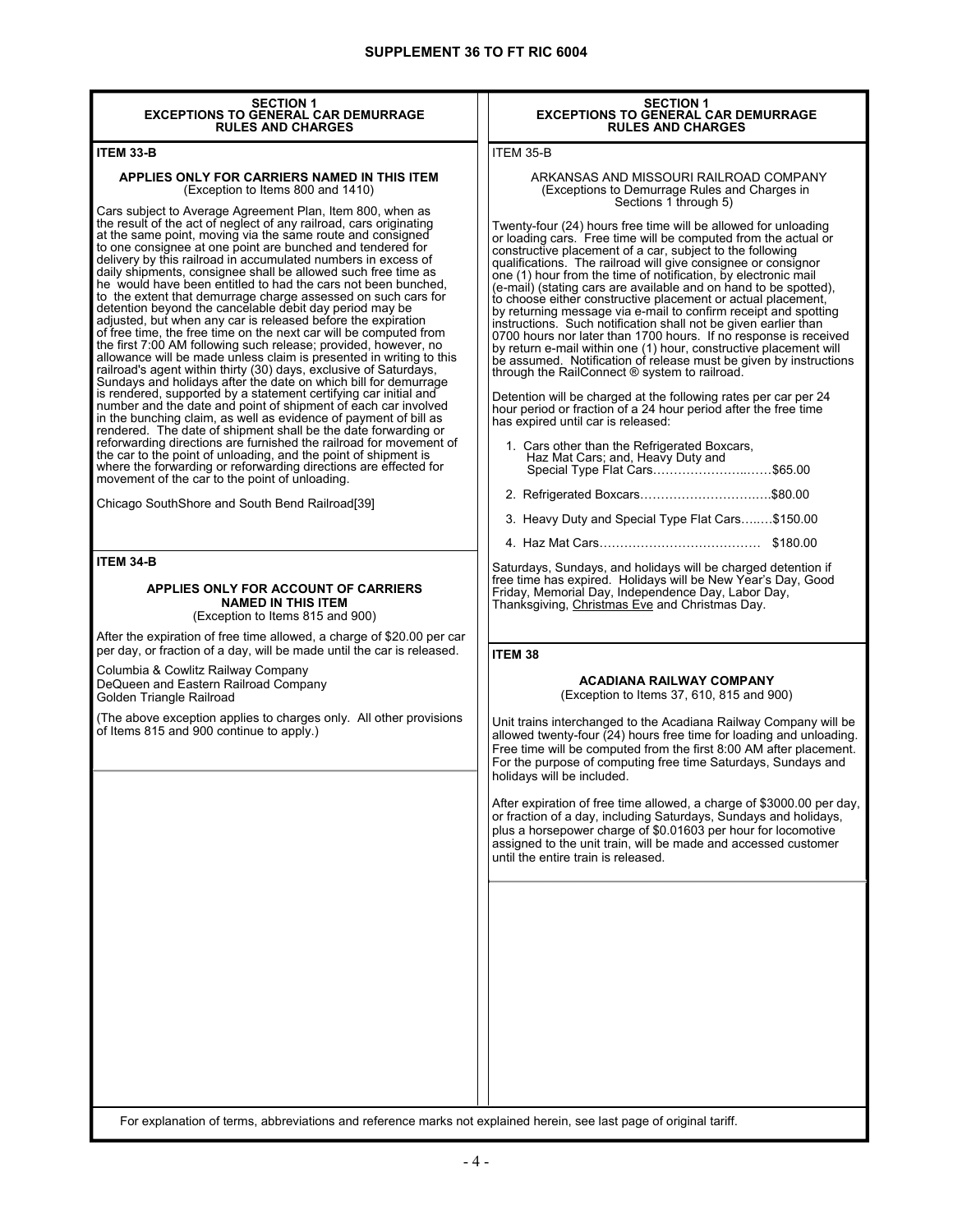| <b>SECTION 1</b><br><b>EXCEPTIONS TO GENERAL CAR DEMURRAGE</b><br><b>RULES AND CHARGES</b>                                                                                                                                                                                                                                                                                                                                                                                                                                                                                                                        | <b>SECTION 1</b><br><b>EXCEPTIONS TO GENERAL CAR DEMURRAGE</b><br><b>RULES AND CHARGES</b>                                                                                                                                                                                                                                                                                                                                                                                                                                                                                                                                                                                                                                       |  |  |
|-------------------------------------------------------------------------------------------------------------------------------------------------------------------------------------------------------------------------------------------------------------------------------------------------------------------------------------------------------------------------------------------------------------------------------------------------------------------------------------------------------------------------------------------------------------------------------------------------------------------|----------------------------------------------------------------------------------------------------------------------------------------------------------------------------------------------------------------------------------------------------------------------------------------------------------------------------------------------------------------------------------------------------------------------------------------------------------------------------------------------------------------------------------------------------------------------------------------------------------------------------------------------------------------------------------------------------------------------------------|--|--|
| <b>ITEM 130-A</b>                                                                                                                                                                                                                                                                                                                                                                                                                                                                                                                                                                                                 | <b>ITEM 176-A</b>                                                                                                                                                                                                                                                                                                                                                                                                                                                                                                                                                                                                                                                                                                                |  |  |
| APPLIES ONLY FOR CARRIERS NAMED IN THIS ITEM<br>(Exception to Item 900)                                                                                                                                                                                                                                                                                                                                                                                                                                                                                                                                           | (Provisions formerly shown herein and not brought forward are<br>hereby canceled.)                                                                                                                                                                                                                                                                                                                                                                                                                                                                                                                                                                                                                                               |  |  |
| 1. On cars not subject to Average Agreement Plan, Item 800 and<br>for detention not subject to Item 1405 (Strike Interference), after<br>expiration of free time allowed or without free time allowance.<br>when none is provided, charge of \$40.00 per car per day, or<br>fraction of a day, will be made until car is released.                                                                                                                                                                                                                                                                                | <b>ITEM 187</b><br><b>GARY RAILWAY COMPANY</b><br>(Exception to Item 1225)                                                                                                                                                                                                                                                                                                                                                                                                                                                                                                                                                                                                                                                       |  |  |
| 2. The applicable charge will accrue on all Saturdays,<br>Sundays and holidays subsequent to the first chargeable day,<br>including a Saturday, Sunday or holiday immediately following<br>the day on which the first chargeable day begins to run, except<br>as otherwise provided in Items 1225 or 1400 through 1440.<br>Conecuh Valley Railroad                                                                                                                                                                                                                                                                | When empty cars are placed on orders or appropriated but not<br>used in transportation service, demurrage will be charged for all<br>detention, including Saturdays, Sundays and holidays, from<br>actual or constructive placement or appropriation until date and<br>time advice is given to authorized personnel of this railroad,<br>either by telephone or in writing, that such cars will not be used<br>and are available to this railroad (See Notes 1 and 2).                                                                                                                                                                                                                                                           |  |  |
| Laurinburg and Southern Railroad Company<br>Nash County Railroad<br>Three Notch Railroad Co. Inc.<br>Wiregrass Central Railroad Company, Inc.<br>Yadkin Valley Railroad Company<br><b>ITEM 181-A</b>                                                                                                                                                                                                                                                                                                                                                                                                              | In the application of this item a demurrage day consists of a<br>twenty-four (24) hour period or fraction thereof computed from<br>the hour of actual or constructive placement of the car or<br>appropriation, except that on cars placed in advance of the date<br>for which ordered for loading, time will be computed from 7:00<br>AM of the day for which so ordered.                                                                                                                                                                                                                                                                                                                                                       |  |  |
| (Provisions formerly shown herein and not brought forward are<br>hereby canceled.)<br><b>ITEM 182-A</b>                                                                                                                                                                                                                                                                                                                                                                                                                                                                                                           | When a car so ordered and placed on a public track is not used,<br>and no advice from the party who ordered the car has been<br>received within forty-eight (48) hours, exclusive of Saturdays,<br>Sundays and holidays, from the first 7:00 AM after demurrage<br>charges begin, the car may be removed and treated as released<br>at the time of removal.<br>In the event a car is rejected account not suitable for loading, this                                                                                                                                                                                                                                                                                             |  |  |
| (Provisions formerly shown herein and not brought forward are<br>hereby canceled.)                                                                                                                                                                                                                                                                                                                                                                                                                                                                                                                                |                                                                                                                                                                                                                                                                                                                                                                                                                                                                                                                                                                                                                                                                                                                                  |  |  |
| <b>ITEM 185</b><br><b>GARY RAILWAY COMPANY</b><br>(Exception to Item 610)<br>When intraplant switching service is required at industrial locations<br>on Saturdays, Sundays or holidays, such days will be included in<br>computing time and charges on cars in intraplant switching service,<br>other than those owned or leased by the industry.                                                                                                                                                                                                                                                                | item will not apply if the party ordering the car advises this<br>railroad of rejection and condition that caused car to be rejected<br>within twenty-four (24) hours (seventy-two (72) hours in the case<br>of a covered or enclosed car), exclusive of Saturdays, Sundays<br>and holidays, after actual placement or after constructive<br>placement on shipper-owned or leased tracks. (See Notes 1<br>and $2$ ).<br>If rejection has not been made within the time specified in the<br>previous paragraph, demurrage will be charged for all detention,<br>computed as set forth in this item.                                                                                                                               |  |  |
| <b>ITEM 186</b><br><b>GARY RAILWAY COMPANY</b><br>(Exception to Item 900)<br>. On cars not subject to Average Agreement Plan, Item 800 and<br>for detention not subject to Item 1405 (Strike Interference), after<br>expiration of free time allowed or without free time allowance,<br>when none is provided, the following charges per car per day, or<br>fraction of a day, will be made until car is released:<br>\$20.00 for each of the first four chargeable days,<br>\$30.00 for each of the next two days,<br>\$60.00 for each subsequent day.<br>2. The applicable charge will accrue on all Saturdays, | Note 1 - When advice cannot be furnished because of authorized<br>personnel of this railroad not being on duty to accept the advice,<br>the party ordering the car will have until 9:00 AM of the next day<br>on which this railroad has such personnel on duty to furnish the<br>advice and the car will be released at the time during the<br>railroad's off-duty hours such party was ready, willing and able to<br>furnish the advice.<br>Note 2 - Industries performing switching service for themselves or<br>other parties must, in addition to advising this railroad that cars<br>will not be used in transportation service for loading, return such<br>cars to the industrial interchange track.<br><b>ITEM 210-A</b> |  |  |
| Sundays and holidays subsequent to the first chargeable day,<br>including a Saturday, Sunday or holiday immediately following<br>the day on which the first chargeable day begins to run, except<br>as otherwise provided in Items 1225 or 1400 through 1440.                                                                                                                                                                                                                                                                                                                                                     | (Provisions formerly shown herein and not brought forward are<br>hereby canceled.)<br><b>ITEM 212-C</b>                                                                                                                                                                                                                                                                                                                                                                                                                                                                                                                                                                                                                          |  |  |
| <b>ITEM 142-A</b><br>(Provisions formerly shown herein and not brought forward are<br>hereby canceled.)                                                                                                                                                                                                                                                                                                                                                                                                                                                                                                           | (Provisions formerly shown herein and not brought forward are<br>hereby canceled.)                                                                                                                                                                                                                                                                                                                                                                                                                                                                                                                                                                                                                                               |  |  |
| <b>ITEM 150-A</b>                                                                                                                                                                                                                                                                                                                                                                                                                                                                                                                                                                                                 |                                                                                                                                                                                                                                                                                                                                                                                                                                                                                                                                                                                                                                                                                                                                  |  |  |
| (Provisions formerly shown herein and not brought forward are<br>hereby canceled.)                                                                                                                                                                                                                                                                                                                                                                                                                                                                                                                                |                                                                                                                                                                                                                                                                                                                                                                                                                                                                                                                                                                                                                                                                                                                                  |  |  |

I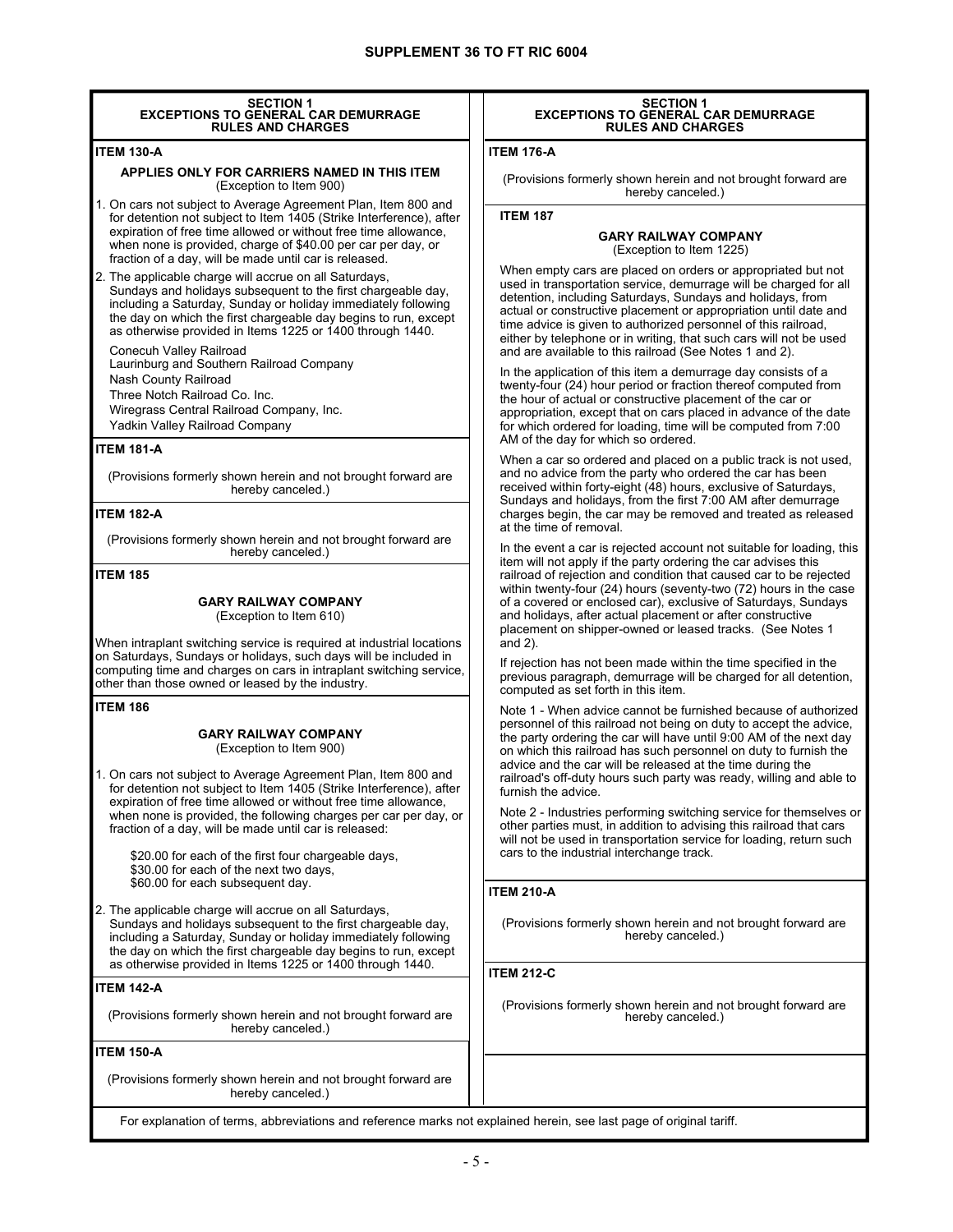| <b>SECTION 1</b><br><b>EXCEPTIONS TO GENERAL CAR DEMURRAGE</b><br><b>RULES AND CHARGES</b>                                                                                                                                                                                                                                                                                                                                                                                  | <b>SECTION 1</b><br><b>EXCEPTIONS TO GENERAL CAR DEMURRAGE</b><br><b>RULES AND CHARGES</b> |
|-----------------------------------------------------------------------------------------------------------------------------------------------------------------------------------------------------------------------------------------------------------------------------------------------------------------------------------------------------------------------------------------------------------------------------------------------------------------------------|--------------------------------------------------------------------------------------------|
| <b>ITEM 213-A</b>                                                                                                                                                                                                                                                                                                                                                                                                                                                           | <b>ITEM 240-A</b>                                                                          |
| (Provisions formerly shown herein and not brought forward are<br>hereby canceled.)                                                                                                                                                                                                                                                                                                                                                                                          | (Provisions formerly shown herein and not brought forward are<br>hereby canceled.)         |
| <b>ITEM 215-A</b>                                                                                                                                                                                                                                                                                                                                                                                                                                                           | <b>ITEM 252-A</b>                                                                          |
| (Provisions formerly shown herein and not brought forward are<br>hereby canceled.)                                                                                                                                                                                                                                                                                                                                                                                          | (Provisions formerly shown herein and not brought forward are<br>hereby canceled.)         |
| <b>ITEM 226.1-A</b>                                                                                                                                                                                                                                                                                                                                                                                                                                                         | <b>ITEM 258-A</b>                                                                          |
| LANCASTER AND CHESTER RAILWAY COMPANY<br>(Exception to Charges in Items 800 thru 850 and 900)                                                                                                                                                                                                                                                                                                                                                                               | (Provisions formerly shown herein and not brought forward are<br>hereby canceled.)         |
| After the expiration of free time allowed, the following charges<br>per car per day, or fraction of a day, will be made until the car is                                                                                                                                                                                                                                                                                                                                    | <b>ITEM 280-A</b>                                                                          |
| released:                                                                                                                                                                                                                                                                                                                                                                                                                                                                   | (Provisions formerly shown herein and not brought forward are                              |
| \$30.00 for each of the first two chargeable days,<br>\$60.00 for each subsequent day.                                                                                                                                                                                                                                                                                                                                                                                      | hereby canceled.)                                                                          |
| The applicable charge will accrue on all Saturdays, Sundays or                                                                                                                                                                                                                                                                                                                                                                                                              | <b>ITEM 366-A</b>                                                                          |
| holidays subsequent to the first chargeable or debit day,<br>including a Saturday, Sunday or holiday immediately following<br>the day on which the first chargeable day begins to run, or debit<br>day begins to accrue.                                                                                                                                                                                                                                                    | (Provisions formerly shown herein and not brought forward are<br>hereby canceled.)         |
| When computing charges on cars subject to average agreement,<br>at the end of each calendar month, the total number of credits<br>will be deducted from the total number of debits and \$30.00 and/<br>or \$60.00 per debit, as the case may be, will be charged for the<br>remainder. If the credits equal or exceed the debits, no charge<br>will be made for the detention of the cars except as otherwise<br>provided herein for detention beyond the fourth debit day. |                                                                                            |
| (The above exception applies to charges only. All other<br>provisions of Items 800 thru 850 and 900 continue to apply.)                                                                                                                                                                                                                                                                                                                                                     |                                                                                            |
|                                                                                                                                                                                                                                                                                                                                                                                                                                                                             |                                                                                            |
|                                                                                                                                                                                                                                                                                                                                                                                                                                                                             |                                                                                            |
|                                                                                                                                                                                                                                                                                                                                                                                                                                                                             |                                                                                            |
|                                                                                                                                                                                                                                                                                                                                                                                                                                                                             |                                                                                            |
|                                                                                                                                                                                                                                                                                                                                                                                                                                                                             |                                                                                            |
|                                                                                                                                                                                                                                                                                                                                                                                                                                                                             |                                                                                            |
|                                                                                                                                                                                                                                                                                                                                                                                                                                                                             |                                                                                            |
|                                                                                                                                                                                                                                                                                                                                                                                                                                                                             |                                                                                            |
|                                                                                                                                                                                                                                                                                                                                                                                                                                                                             |                                                                                            |
|                                                                                                                                                                                                                                                                                                                                                                                                                                                                             |                                                                                            |
|                                                                                                                                                                                                                                                                                                                                                                                                                                                                             |                                                                                            |
|                                                                                                                                                                                                                                                                                                                                                                                                                                                                             |                                                                                            |
|                                                                                                                                                                                                                                                                                                                                                                                                                                                                             |                                                                                            |
| For explanation of terms, abbreviations and reference marks not explained herein, see last page of original tariff.                                                                                                                                                                                                                                                                                                                                                         |                                                                                            |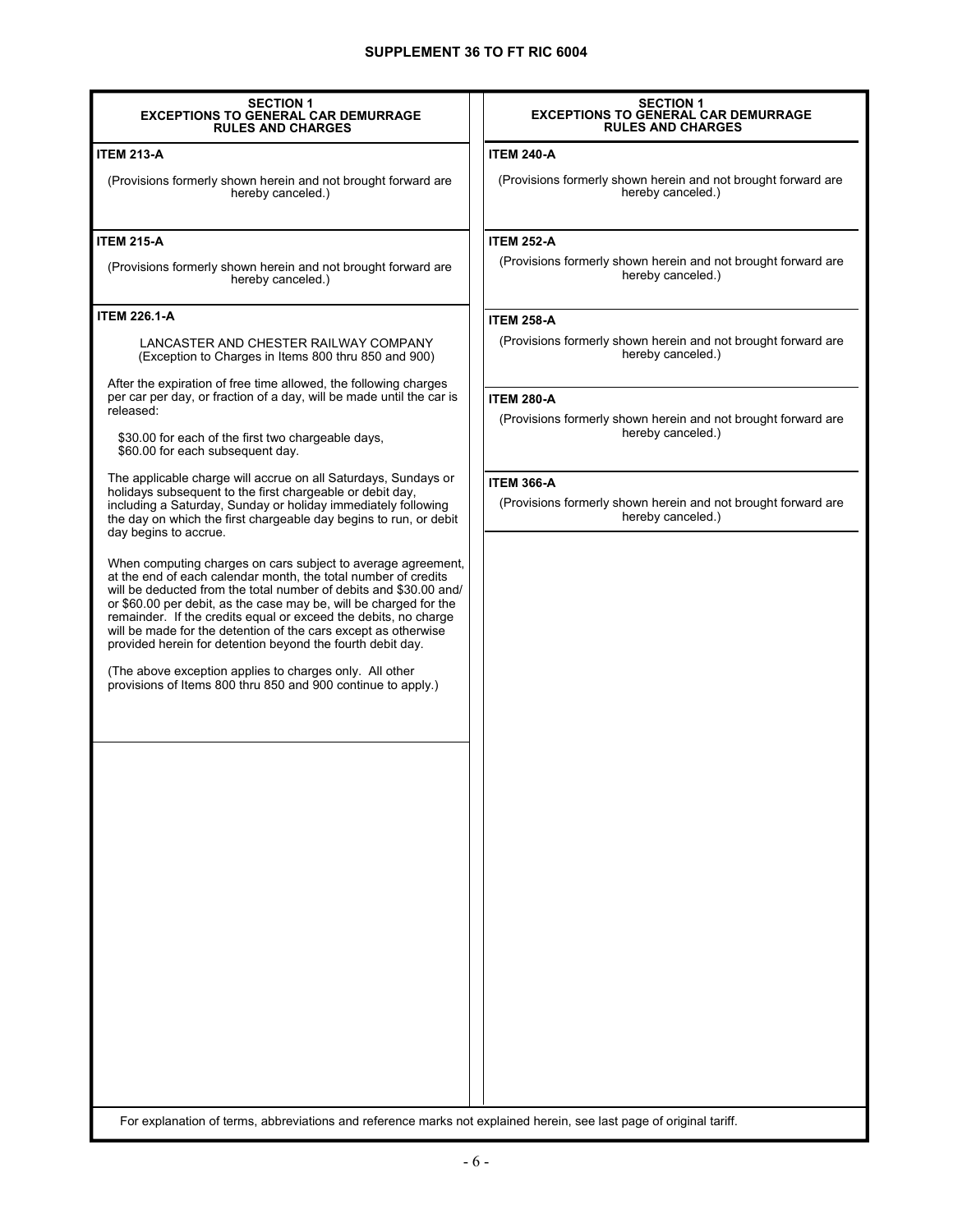| <b>SECTION 1</b><br><b>EXCEPTIONS TO GENERAL CAR DEMURRAGE</b>                                                                                                                                                                                | <b>SECTION 1</b><br><b>EXCEPTIONS TO GENERAL CAR DEMURRAGE</b>                                                                                                                                                                                                                                                                                           |  |  |
|-----------------------------------------------------------------------------------------------------------------------------------------------------------------------------------------------------------------------------------------------|----------------------------------------------------------------------------------------------------------------------------------------------------------------------------------------------------------------------------------------------------------------------------------------------------------------------------------------------------------|--|--|
| <b>RULES AND CHARGES</b>                                                                                                                                                                                                                      | <b>RULES AND CHARGES</b>                                                                                                                                                                                                                                                                                                                                 |  |  |
| <b>ITEM 375-A</b>                                                                                                                                                                                                                             | <b>ITEM 420-A</b>                                                                                                                                                                                                                                                                                                                                        |  |  |
| <b>PORT HARBOR RAILROAD</b><br>(Exception to Items 800 thru 850 and Item 900)                                                                                                                                                                 | (Provisions formerly shown herein and not brought forward are<br>hereby canceled.)                                                                                                                                                                                                                                                                       |  |  |
| After the expiration of free time allowed, the following charges per<br>car, per day, or fraction of a day, will be made until the car is<br>released:                                                                                        | <b>ITEM 426-D</b>                                                                                                                                                                                                                                                                                                                                        |  |  |
| \$30.00 for each of the first four chargeable debits days,<br>\$50.00 for each subsequent chargeable debit day.                                                                                                                               | TERMINAL RAILROAD ASSOCIATION OF ST. LOUIS<br>(Exceptions to Items 610, 800 thru 850 and 900)                                                                                                                                                                                                                                                            |  |  |
| When computing charges on cars subject to average agreement,<br>at the end of each calendar month, the total number of credits will<br>be deducted from the total numbers of debits to include 1st tier<br>\$30.00 chargeable debit days (4). | Forty-eight (48) hours free time will be allowed for loading and<br>unloading.                                                                                                                                                                                                                                                                           |  |  |
| Accrued credits will not be used to offset debit days beyond the<br>fourth debit day, 2 <sup>nd</sup> tier \$50.00 demurrage debit days.                                                                                                      | After the expiration of free time allowed, demurrage charge of<br>\$65.00 per car per day, or fraction of a day, will be made until the<br>car is released.<br>The above charge will accrue on all Saturdays, Sundays or<br>holidays subsequent to the first chargeable day, including a<br>Saturday, Sunday or holiday immediately following the day on |  |  |
| (The above Exception applies to charges only. All other<br>provisions of Items 800 thru 850 and Item 900 continue to apply.)                                                                                                                  |                                                                                                                                                                                                                                                                                                                                                          |  |  |
| <b>ITEM 385-C</b>                                                                                                                                                                                                                             | which the first chargeable day begins to run, except as otherwise<br>provided in Item 1225 and 1230 or Item 1400.                                                                                                                                                                                                                                        |  |  |
| (Provisions formerly shown herein and not brought forward are<br>hereby canceled.)                                                                                                                                                            | When computing charges on cars subject to average agreement, at<br>the end of each calendar month, the total number of credits will be<br>deducted from the total number of debits and \$65.00 per debit will<br>be charged for the remainder. If the credits equal or exceed the                                                                        |  |  |
| <b>ITEM 407-A</b>                                                                                                                                                                                                                             | debits, no charge will be made for the detention of the cars except<br>as otherwise provided herein for detention beyond the fourth debit                                                                                                                                                                                                                |  |  |
| (Provisions formerly shown herein and not brought forward are<br>hereby canceled.)                                                                                                                                                            | day.<br>(The above Exception applies to free time and charges only. All<br>other provisions of Items 610, 800 thru 850 and Item 900 continue                                                                                                                                                                                                             |  |  |
| <b>ITEM 418-A</b>                                                                                                                                                                                                                             | to apply.)                                                                                                                                                                                                                                                                                                                                               |  |  |
| (Provisions formerly shown herein and not brought forward are<br>hereby canceled.)                                                                                                                                                            | <b>ITEM 427</b>                                                                                                                                                                                                                                                                                                                                          |  |  |
|                                                                                                                                                                                                                                               |                                                                                                                                                                                                                                                                                                                                                          |  |  |
|                                                                                                                                                                                                                                               | TERMINAL RAILROAD ASSOCIATION OF ST. LOUIS<br>(Exception to Item 1410)                                                                                                                                                                                                                                                                                   |  |  |
|                                                                                                                                                                                                                                               | The Terminal Railroad Association of St. Louis will only grant relief<br>from bunching when causes are directly attributable to itself.                                                                                                                                                                                                                  |  |  |
|                                                                                                                                                                                                                                               | <b>ITEM 444-A</b>                                                                                                                                                                                                                                                                                                                                        |  |  |
|                                                                                                                                                                                                                                               | (Provisions formerly shown herein and not brought forward are<br>hereby canceled.)                                                                                                                                                                                                                                                                       |  |  |
|                                                                                                                                                                                                                                               | <b>ITEM 480-A</b>                                                                                                                                                                                                                                                                                                                                        |  |  |
|                                                                                                                                                                                                                                               | (Provisions formerly shown herein and not brought forward are<br>hereby canceled.)                                                                                                                                                                                                                                                                       |  |  |
|                                                                                                                                                                                                                                               |                                                                                                                                                                                                                                                                                                                                                          |  |  |
|                                                                                                                                                                                                                                               |                                                                                                                                                                                                                                                                                                                                                          |  |  |
|                                                                                                                                                                                                                                               |                                                                                                                                                                                                                                                                                                                                                          |  |  |
|                                                                                                                                                                                                                                               |                                                                                                                                                                                                                                                                                                                                                          |  |  |
| For explanation of terms, abbreviations and reference marks not explained herein, see last page of original tariff.                                                                                                                           |                                                                                                                                                                                                                                                                                                                                                          |  |  |

- 7 -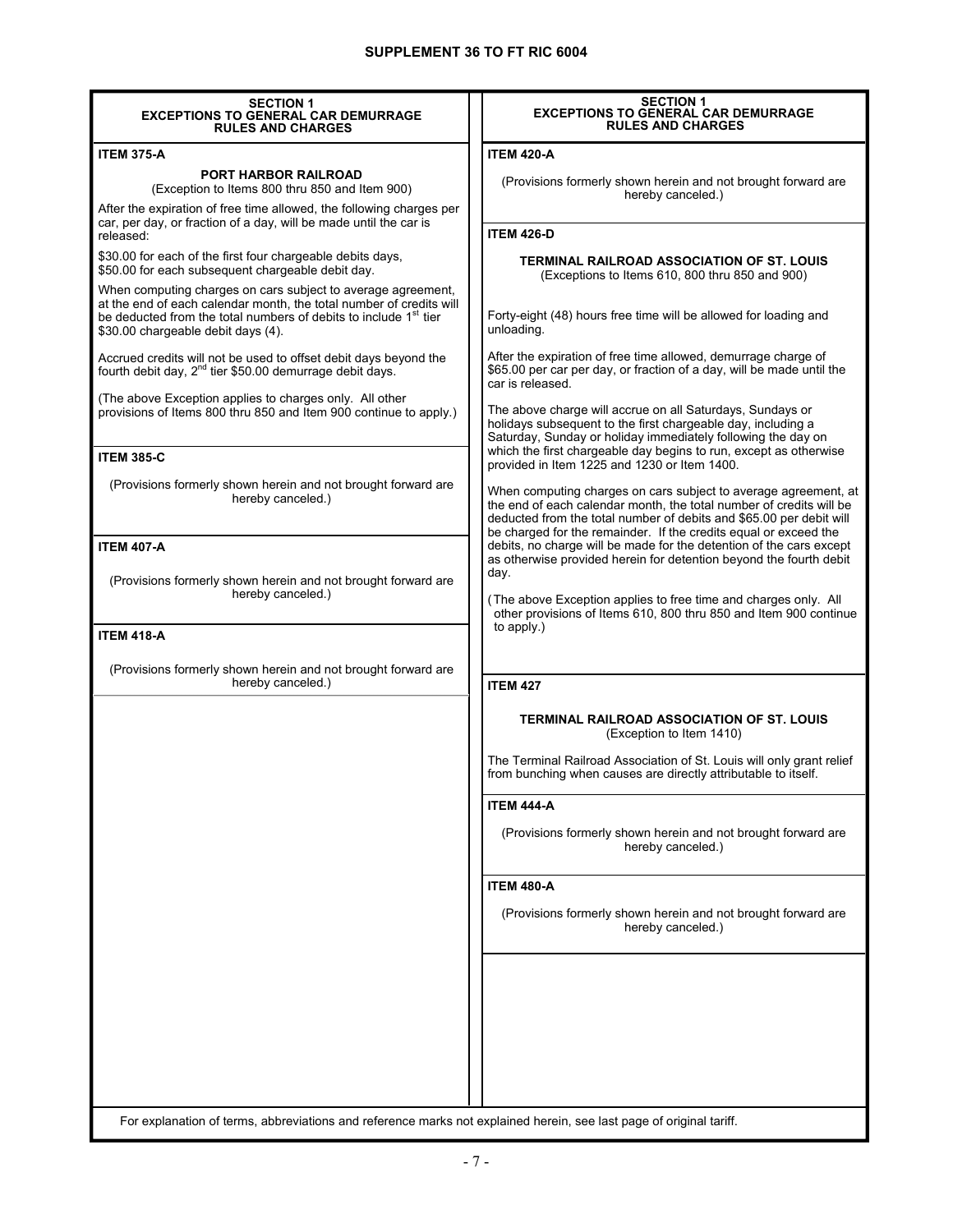| <b>SECTION 1</b><br><b>GENERAL CAR DEMURRAGE RULES AND CHARGES</b>                                                                                                                                                                                                                             |                                                                                                                                                                                                                                  | <b>SECTION 2</b>                         | <b>EXCEPTIONS TO STORAGE RULE AND CHARGES</b>                                                                                          |
|------------------------------------------------------------------------------------------------------------------------------------------------------------------------------------------------------------------------------------------------------------------------------------------------|----------------------------------------------------------------------------------------------------------------------------------------------------------------------------------------------------------------------------------|------------------------------------------|----------------------------------------------------------------------------------------------------------------------------------------|
| <b>ITEM 500-A</b>                                                                                                                                                                                                                                                                              | <b>ITEM 1608-A</b>                                                                                                                                                                                                               |                                          |                                                                                                                                        |
| <b>GLOSSARY OF TERMS</b>                                                                                                                                                                                                                                                                       |                                                                                                                                                                                                                                  | <b>MADE HERETO</b>                       | <b>APPLICABLE ONLY WHEN SPECIFIC REFERENCE IS</b>                                                                                      |
| For the purpose of applying rules in Section 1, the following<br>are defined and shall govern.                                                                                                                                                                                                 | When specific reference is made to this item, the hourly time<br>car is included.                                                                                                                                                |                                          | charge will be as shown opposite the series of car numbers listed<br>below in which the number of the "FB", "FBS", "LO", "XL", or "XP" |
| <b>ITEM 530-A</b><br><b>CONSIGNOR</b>                                                                                                                                                                                                                                                          | Car Owner and<br>Reporting Marks:                                                                                                                                                                                                | Car Numbers:                             | Hourly Time Charge:<br>(See Note 1)<br>(In Cents)                                                                                      |
| The party in whose name cars are ordered and/or the party<br>who furnishes this railroad forwarding directions. For the purpose<br>of applying Section 1, Consignor includes any person receiving<br>railcars from a railroad for loading as more specifically provided<br>for in 49 CFR 1333. | Ashley, Drew, and<br>Northern Rwy (ADN)                                                                                                                                                                                          | 500-529<br>530-534<br>550-599<br>700-799 | 43<br>71<br>82<br>72                                                                                                                   |
| <b>ITEM 535-A</b>                                                                                                                                                                                                                                                                              | Laurinburg and<br>Southern Railroad<br>(LRS)                                                                                                                                                                                     | 4001-4100<br>5001-5100                   | 75<br>82                                                                                                                               |
| <b>CONSIGNEE</b><br>The party to whom a shipment is consigned and/or the party<br>entitled to receive the shipment. For the purpose of applying                                                                                                                                                | St. Mary's<br>Railroad (SM) [D-14]                                                                                                                                                                                               | 6001-6060                                | 106                                                                                                                                    |
| Section 1, Consignee includes any person receiving railcars<br>from a railroad for unloading as more specifically provided for<br>in 49 CFR 1333.                                                                                                                                              | Note 1 - Charge authorized herein will be determined in the same<br>manner and subject to same application as the hourly time charge<br>specified in Car Hire Rule 1 of Official Railway Equipment Register,<br>RER 6414-Series. |                                          |                                                                                                                                        |
| <b>ITEM 705-A</b>                                                                                                                                                                                                                                                                              | <b>ITEM 1657-D</b>                                                                                                                                                                                                               |                                          |                                                                                                                                        |
| (Provisions formerly shown herein and not brought forward are<br>hereby canceled.)                                                                                                                                                                                                             |                                                                                                                                                                                                                                  | hereby canceled.)                        | (Provisions formerly shown herein and not brought forward are                                                                          |
|                                                                                                                                                                                                                                                                                                | <b>ITEM 1658-A</b>                                                                                                                                                                                                               |                                          |                                                                                                                                        |
|                                                                                                                                                                                                                                                                                                |                                                                                                                                                                                                                                  | hereby canceled.)                        | (Provisions formerly shown herein and not brought forward are                                                                          |
|                                                                                                                                                                                                                                                                                                | <b>ITEM 1688-B</b>                                                                                                                                                                                                               |                                          |                                                                                                                                        |
|                                                                                                                                                                                                                                                                                                |                                                                                                                                                                                                                                  | hereby canceled.)                        | (Provisions formerly shown herein and not brought forward are                                                                          |
|                                                                                                                                                                                                                                                                                                | <b>ITEM 1689-B</b>                                                                                                                                                                                                               |                                          |                                                                                                                                        |
|                                                                                                                                                                                                                                                                                                |                                                                                                                                                                                                                                  | hereby canceled.)                        | (Provisions formerly shown herein and not brought forward are                                                                          |
|                                                                                                                                                                                                                                                                                                | <b>ITEM 1690-B</b>                                                                                                                                                                                                               |                                          |                                                                                                                                        |
|                                                                                                                                                                                                                                                                                                |                                                                                                                                                                                                                                  | hereby canceled.)                        | (Provisions formerly shown herein and not brought forward are                                                                          |
| For explanation of terms, abbreviations and reference marks not explained herein, see last page of original tariff.                                                                                                                                                                            |                                                                                                                                                                                                                                  |                                          |                                                                                                                                        |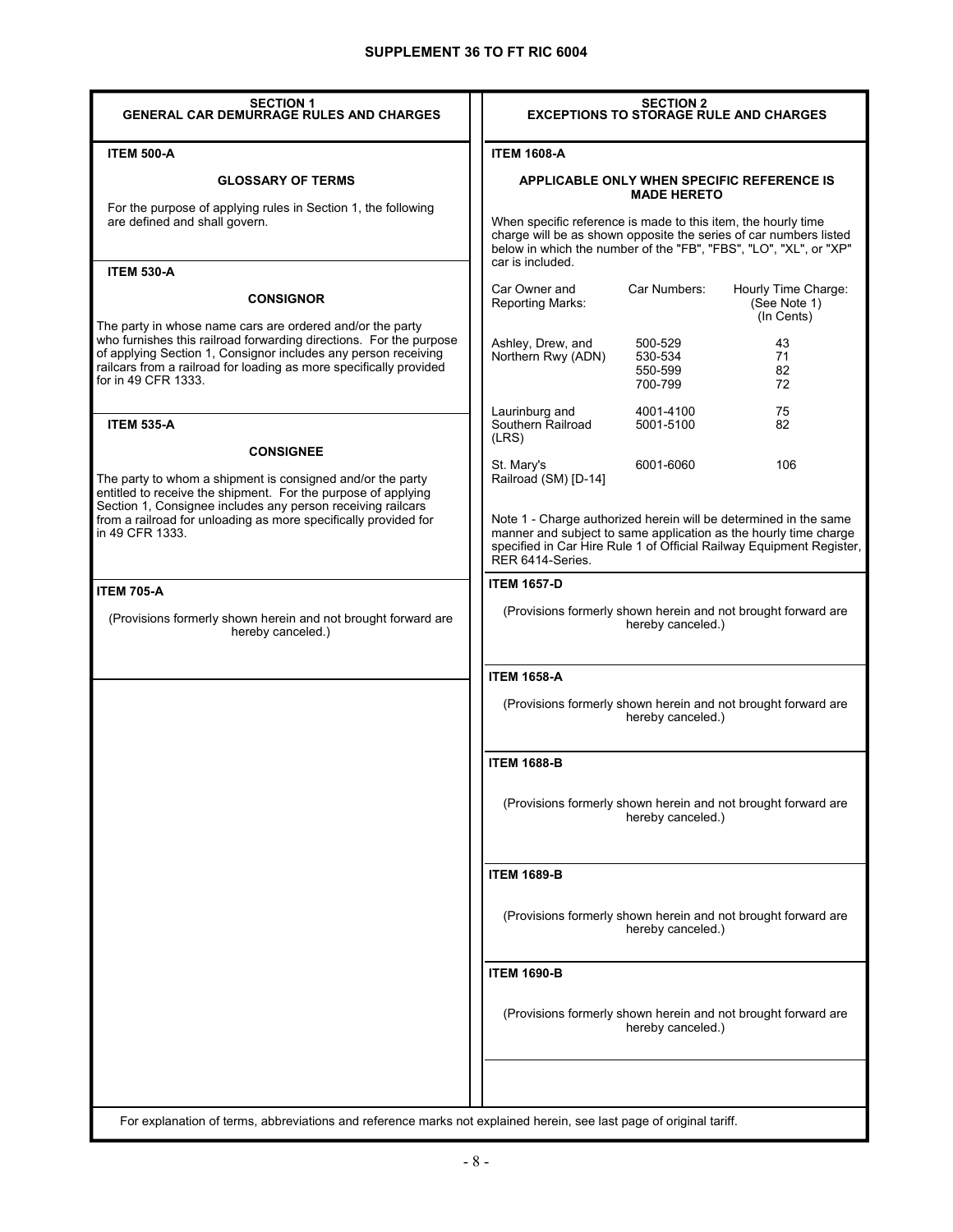| <b>SECTION 3</b><br>EXCEPTION TO SPECIAL CAR DEMURRAGE<br><b>RULES AND CHARGES</b>                                                                                                                                                                                                                                                                                                                                                                                           | <b>SECTION 4</b><br><b>EXCEPTIONS TO CAR DEMURRAGE RULES AND CHARGES</b><br><b>COAL AND COAL PRODUCTS</b>                                                                                                                                  |  |  |
|------------------------------------------------------------------------------------------------------------------------------------------------------------------------------------------------------------------------------------------------------------------------------------------------------------------------------------------------------------------------------------------------------------------------------------------------------------------------------|--------------------------------------------------------------------------------------------------------------------------------------------------------------------------------------------------------------------------------------------|--|--|
| <b>ITEM 1698-A</b>                                                                                                                                                                                                                                                                                                                                                                                                                                                           | <b>ITEM 4005-C</b>                                                                                                                                                                                                                         |  |  |
| (Provisions formerly shown herein and not brought forward are<br>hereby canceled.)                                                                                                                                                                                                                                                                                                                                                                                           | <b>APPLICATION</b>                                                                                                                                                                                                                         |  |  |
| <b>ITEM 2325-H</b>                                                                                                                                                                                                                                                                                                                                                                                                                                                           | The car demurrage rules and charges published in this Section<br>apply only for account of railroads shown below:                                                                                                                          |  |  |
| APPLIES ONLY FOR CARRIERS NAMED IN THIS ITEM<br>Demurrage or detention charges provided in Section 3 will NOT<br>be assessed on private cars while held on private tracks unless,<br>before car leaves point of shipment or reconsignment, the<br>shipping document used to direct movement to the point at which<br>car is held indicates car is subject to demurrage charges, in which<br>case the demurrage or detention rules and charges provided<br>herein will apply. | CBRY - Copper Basin Railway, Inc.<br>MRL - Montana Rail Link<br>NERR - Nashville and Eastern Railroad Corp.<br>WTNN - West Tennessee Railroad Corp.<br>(Railroads formerly listed above and not brought forward are<br>hereby eliminated.) |  |  |
| If, due to clerical error, said notation is not placed on the shipping<br>document, carrier will accept request from consignor in writing, or<br>confirmed in writing, to add same to original shipping document if<br>request is made prior to the arrival of car at destination.                                                                                                                                                                                           |                                                                                                                                                                                                                                            |  |  |
| Private cars and private tracks are as defined in Items 515 and<br>520.                                                                                                                                                                                                                                                                                                                                                                                                      |                                                                                                                                                                                                                                            |  |  |
| Chicago, SouthShore and South Bend Railroad Company[39]<br>Gary Railway Company<br>Golden Triangle Railroad<br>Hampton and Branchville Railroad Company<br>Lancaster and Chester Railway Company<br>Laurinburg and Southern Railroad Company<br>Old Augusta Railroad LLC<br>Palmetto Railways [A-3]<br>Port Bienville Railroad<br>St. Marys Railroad Company [D-14]<br>Sandersville Railroad Company                                                                         |                                                                                                                                                                                                                                            |  |  |
|                                                                                                                                                                                                                                                                                                                                                                                                                                                                              |                                                                                                                                                                                                                                            |  |  |
|                                                                                                                                                                                                                                                                                                                                                                                                                                                                              |                                                                                                                                                                                                                                            |  |  |
| For explanation of terms, abbreviations and reference marks not explained herein, see last page of original tariff.                                                                                                                                                                                                                                                                                                                                                          |                                                                                                                                                                                                                                            |  |  |